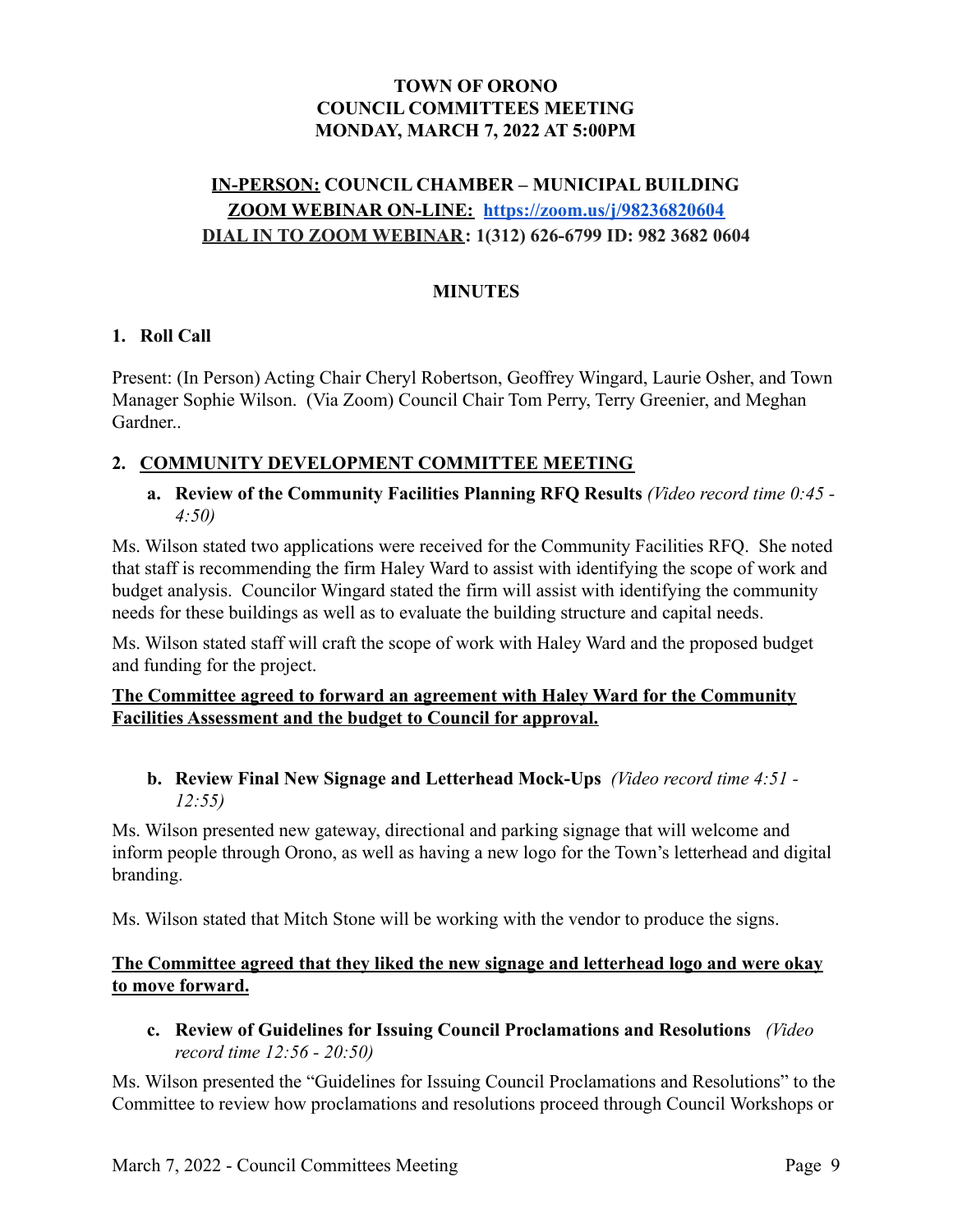Committees and either maintain the process, or provide guidance on revising the document.

The Committee discussed how proclamations and resolutions are reviewed through the Council Committee process and agreed it could either go through a Council Workshop or Council Committee process. Ms. Wilson suggested changing the guidelines to add that proclamations and resolutions can go through either "Council Workshop, **or Committee**" meeting.

## **The Committee agreed to forward the amendment to the "Guidelines for Issuing Proclamations and Resolutions" to Council for consideration.**

## **3. COMPREHENSIVE PLAN IMPLEMENTATION COMMITTEE**

**a. Disorderly Property Ordinance Revision** *(Video record time 21:00 - 32:11)*

Town Planner Kyle Drexler stated the Disorderly Property Ordinance revision was last discussed in Committee in November 2021. He reviewed Article 2 regarding fees and Article 3 regarding disorderly behavior. He also reviewed the penalty section, noting the penalties are progressive disorderly property penalties.

## **Ms. Wilson suggested having staff clean up the final draft ordinance and call a public hearing at the March Council Meeting for April. The Committee agreed.**

# **4. FINANCE AND OPERATIONS COMMITTEE**

**a. Replacement of the WPCF System Control and Data Acquisition (SCADA) System** *(Video record time 32:15 - 46:48)*

WPCF Superintendent Chris Prue stated the WPCF SCADA system is a critical technology that continually collects and maintains data and allows for remote operations that are integral to daily departmental operations. Operations, staffing, and licensure all depend on having a working and accurate SCADA system. The Town's current SCADA program is very outdated and relies on software operating systems that are no longer supported. Staff recommends the program be updated and installed on new hardware. Staff solicited quotes and recommends moving forward with the lowest quote of \$11,000 with funding coming from the WPCF Equipment Reserve.

# **The Committee agreed to move forward to Council the replacement of the WPCF SCADA System for \$11,000.**

Ms. Wilson recognized the fabulous job that Mr. Prue is doing as the new Superintendent.

## **b. Review of Updated Penobscot County Hazard Mitigation Plan** *(Video record time 46:49 - 53:50)*

Fire Chief Low stated that the Penobscot County Emergency Management Agency coordinates and maintains a county-wide hazard mitigation plan. Last year, the PCEMA worked with various emergency management professionals from across Penobscot County to update the 2016 plan. He noted that every community needs to adopt the revised plan to receive FEMA funds.

# **The Committee agreed to move adoption of the Updated Penobscot County Hazard Mitigation Plan to the Council's Consent Agenda.**